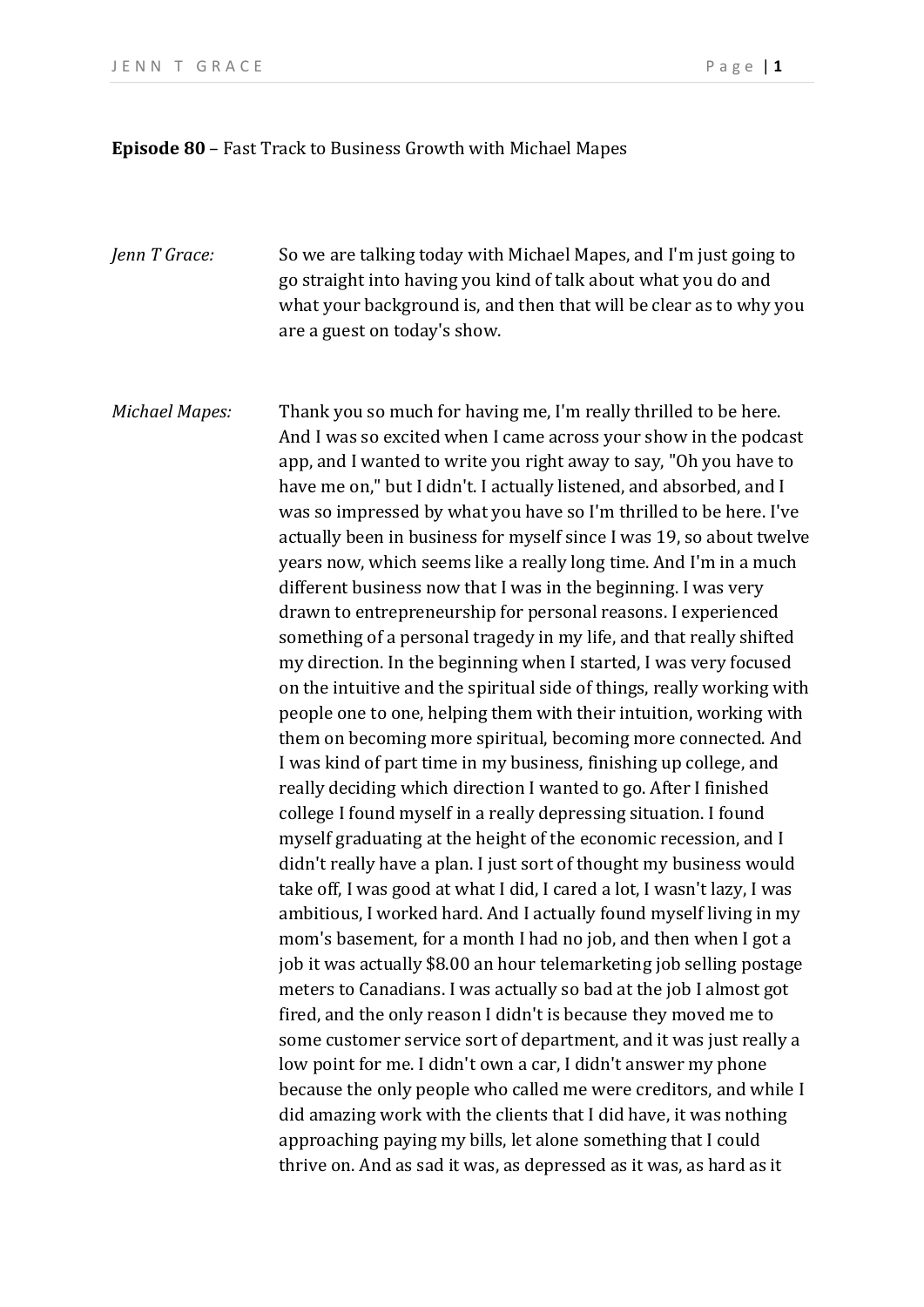was to not make any money, as hard as it was to feel disconnected from all of my friends and to feel angry about the direction I was going, that wasn't the worst part. The worst part was feeling like I had these gifts, I had this potential, and I wasn't actualizing that potential. And hard work and being smart weren't enough to get me to where I wanted to be. And one day I woke up and I thought the riskiest thing, the scariest thing I could do is continue to live this life. And I packed a bag, I had a few hundred dollars to my name, I walked upstairs to where my mom was and I said, "I am leaving, and quitting my job, and I'm going to figure out something. I'm going to figure out a different direction." You can imagine she was a little bit shocked and not pleased by this decision, but I called a taxi, and I got in that taxi, I took it to a friend's house and I said, "Please let me sleep on your couch, and if you do I will figure things out." My next step was the homeless shelter, I was not going home. And even though I was really scared in that moment, really afraid, I knew- I knew I had to figure this out. And I heard this voice inside of me that said, "Just take the next step. Just take the next step. Just take the next step." And that's what I started to do. And over that time grew my business, started an online program teaching intuition and spiritual development to different people. That business grew, what happened is people started asking me, "How do you get clients? How do you grow this business? How did you market?" And at first I just started telling them what I had done. And I sort of figured out, oh maybe I could charge for this. And from the time that I really started charging people for that advice, I shifted the direction of my business because I saw these amazing people; entrepreneurs, helpers, healers, therapists, coaches, consultants, people developing products. They were literally changing lives, they were literally saving the world, but they were broke, or they weren't charging enough. I tried to be a multiple six figure business. I had written an Amazon best-selling book, I had built a team, I had travelled all over talking about this. I mean my life really just changed so rapidly. And it's really cool that we're talking because I'm actually on the verge of my next evolution. So over the last three and a half years I've been running a coaching and consulting business, working with people, helping them build their business, helping them both make a lot of money, but also fulfill their social mission. And I'm actually on the verge of another evolution which is what we're probably going to talk about a little bit today, and my next evolution is I'm actually leaving my coaching business behind to start a company called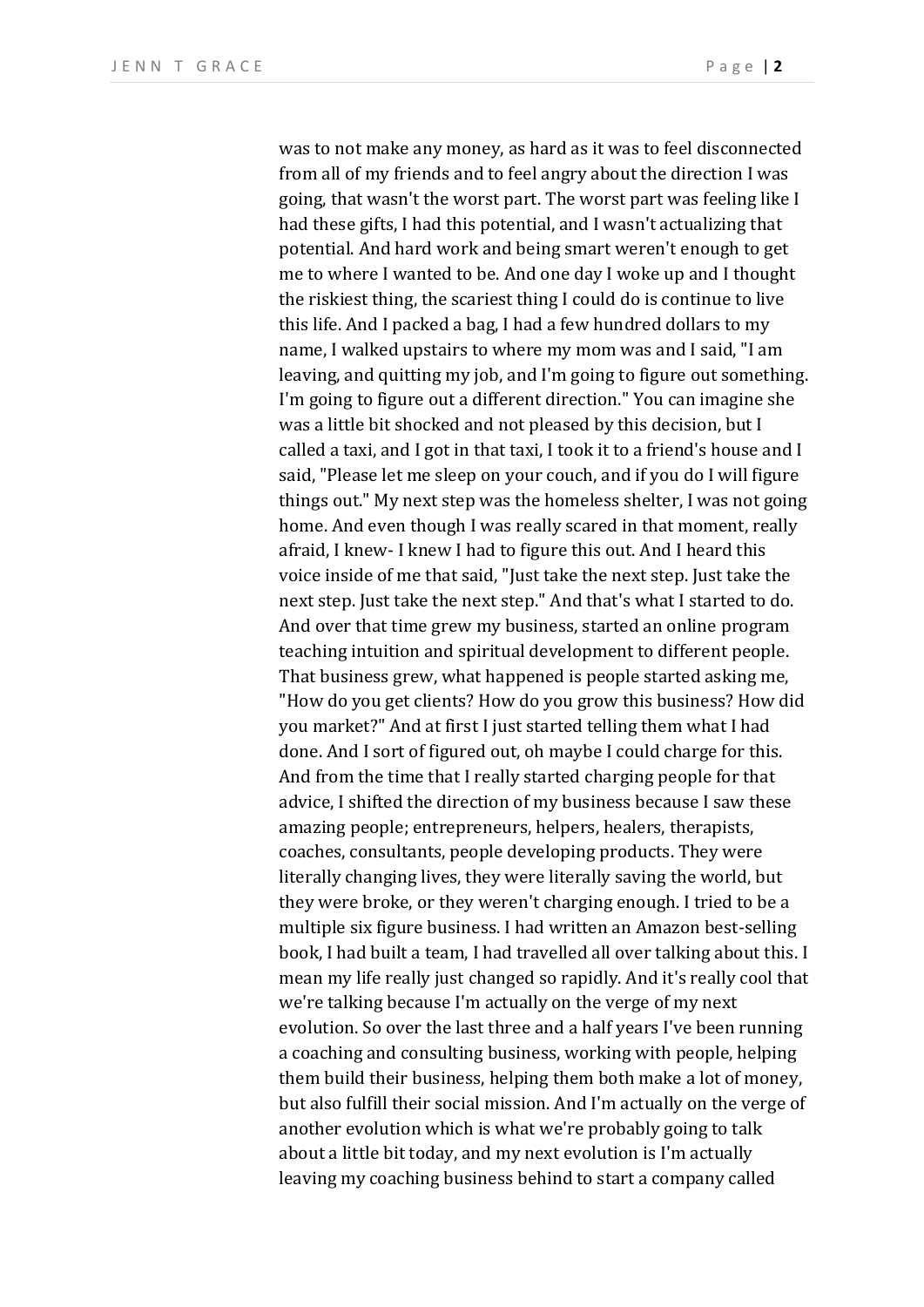Graveyard Innovation. What I see is that innovation, the rapid nature of change both online and offline has really changed what it means to be a marketer, what it means to sell, what it means to build rapport with your clients, what it means to brand your business. And there's a whole lot of people talking about little pieces of all of these different trends, but this company is really going to help entrepreneurs innovate every single aspect of their business so they can win. So that no matter what changes you can recession proof your business, you can disruption proof your business because we're all feeling these changes, but many, many of us, myself included, I think have relied on some outdated marketing tactics for too long, and we have to update the framework, some of the core premises that were relied on from the market. So it's really cool to be here today because I'm transitioning from a coaching business to Graveyard Innovation where we'll help people innovate at every level, and where we'll actually handle a lot of the execution and implementation, because I really see that in today's world entrepreneurs have so much to manage, and yet they're not always able nor should they from a cross perspective hire a full department, or even a full employee. One of the things that I've been doing recently is just going to companies that are thinking about hiring full time marketing people, social media people, and really looking at do you need that? Or is there a model that we can implement within your current team that is updated, and would still allow you to get the results that you want, or to do it through contract work so that you don't have to take on the expense of a full employee. Sometimes it's the right decision, sometimes it's not. So we're in a new world, I think it is super exciting, but I also believe if people don't innovate, if people don't watch these trends, if people wait too long, there's a lot of people who are leaving themselves very, very vulnerable to disruption, and very, very vulnerable to having their business either be taken over, or just not be relevant.

| Jenn T Grace:  | I think there's a book called 'Innovate or Die.' Is that accurate?                                                                   |
|----------------|--------------------------------------------------------------------------------------------------------------------------------------|
| Michael Mapes: | Yeah absolutely, and you know we used to have the Seth Godin<br>thing, if you're not online you don't exist. And I would update that |
|                | a little bit and say if you're not innovating you're irrelevant.                                                                     |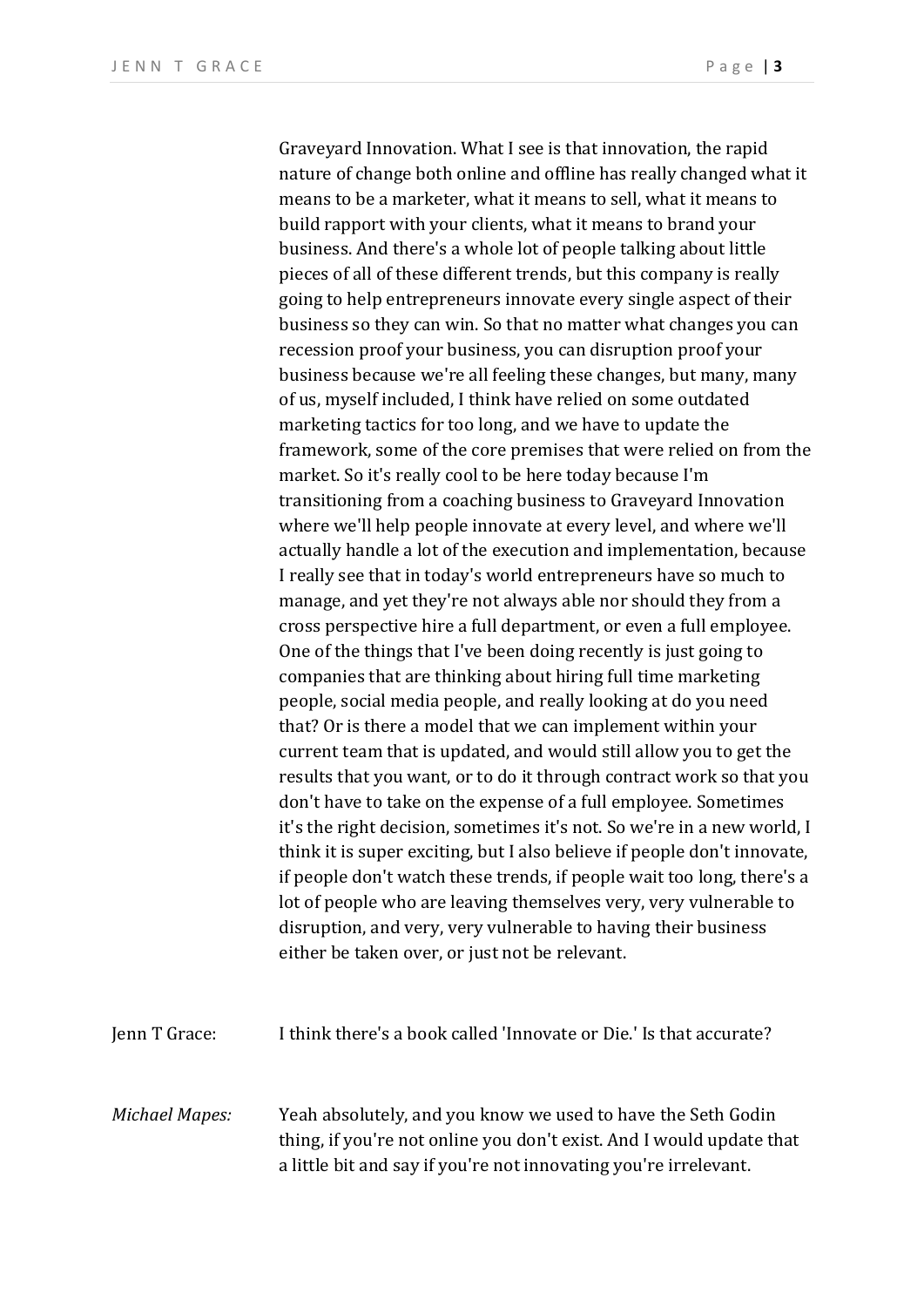## Jenn T Grace: Absolutely. *Michael Mapes:* You might exist, but not in a way that's relevant, and clearly not in a way that's profitable. Jenn T Grace: So you have certainly said a mouthful, and I feel like I have a hundred questions, and we have about 40 minutes to get through most of them. So I want to try to figure out where we can hit the most meaningful conversation for those listening. So since you've been listening to the podcast, you know that there's kind of a mix of LGBT business owners listening, and then allies who are looking to market themselves within the LGBT community. I think everything that you just said is relevant to anyone listening. One of the things I want to ask you about though is- and I know you briefly mentioned it, but taking the leap from an established coaching business, which you've done at a young age, and now going into something completely different, but bringing the skillsets that you had to that new endeavor. What made you say that you weren't going to continue coaching while you build up the second thing, but rather just say, "I know that this is the right decision for me, I am done with this business the way it stood, and now I'm going to move on to this next thing." Because I know there's two kinds of trains of thought around this. One of doing it kind of baby step and gradually, and the other of just being done with one thing and just jumping into the next thing. How did you make that decision? *Michael Mapes:* You have to know yourself and know your personality. And I can't say that one way is right or one way is wrong. I have seen people do this from starting their first business to their fifth business both ways. And for me I tend to work better without a net, just having that urgency of let's get this going. And certainly not an easy decision. I actually cancelled one of my biggest events of the year, and I of course lost a little bit of money because we planned this months and months and months in advance, and that certainly was not an easy decision for me, it wasn't an easy decision for my team.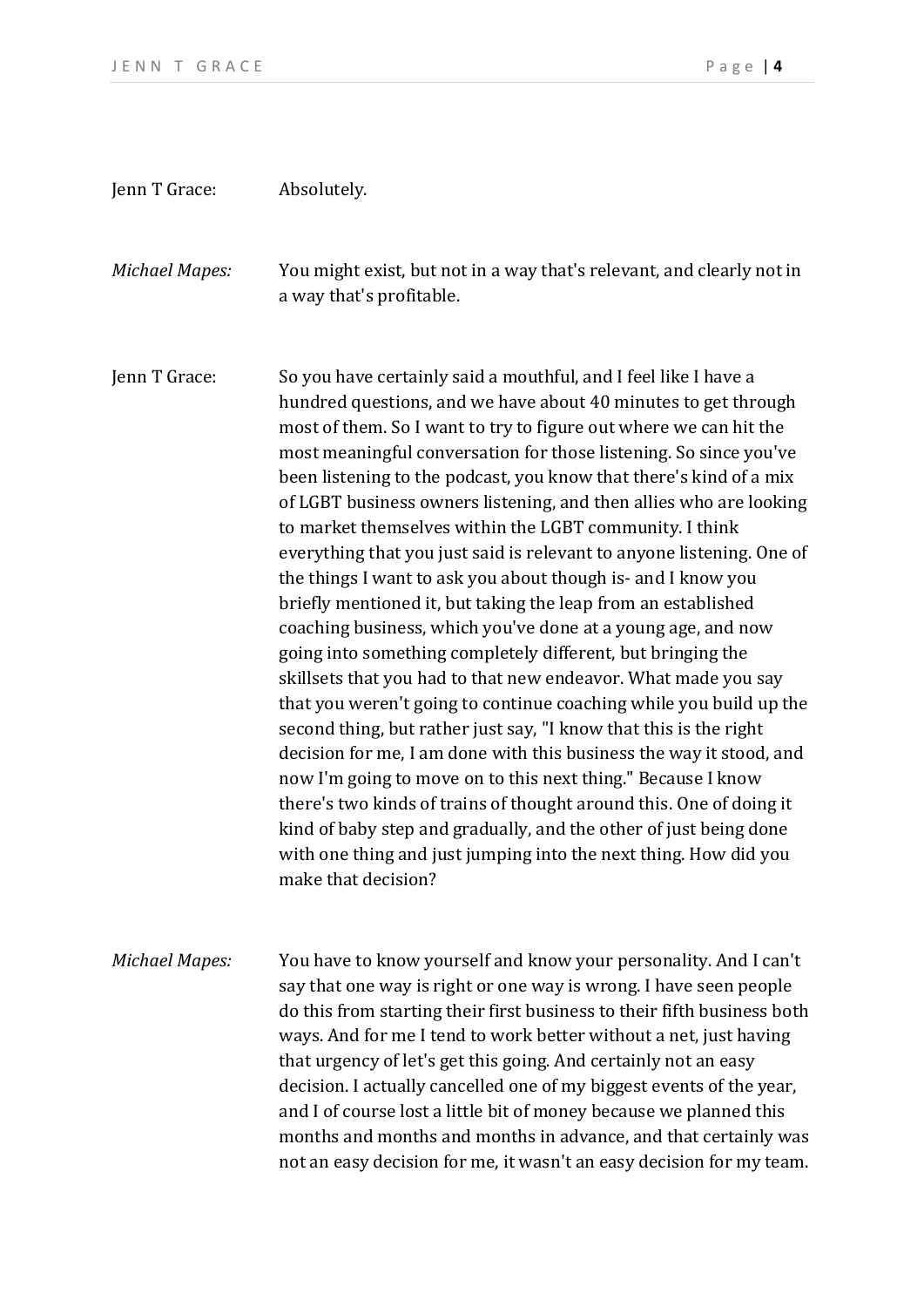My personality is such that when I'm ready to do something, I'm ready to do it yesterday. In this case I certainly was initially leaning towards doing it more gradually because it seemed to make more sense. And I didn't fire all my clients, I'm transitioning them either into the new business, or into coaching with someone else. But what I felt with this, is I really started to step back, and I really started to see what's going on online. And when I really started to see just the way in which people were doubling down and pushing themselves so hard, I honestly felt Jenn just couldn't stay quiet about it. I couldn't be gradual about it. I felt such an urgency in myself, and I felt this feeling that was if you never make another dollar but you talk about this, okay. If you have to go work at Walmart, or Starbucks, or whatever, that would be worth it to get this message out because I'm so passionate about what I'm seeing, and the fact that people don't have to get left behind. Of course as we talk in the context a little bit more here about LGBT hue marketing, there's a way in which it's called old and new. There's a way in which innovation is everything. So for me it was really the personal decision of knowing my gifts, of knowing that right now is really the time, and feeling like if I were to wait over the next year, if I were to wait two, three years to get this going, I would be leaving people behind. I also think that I have now being sort of on the third evolution of my business, and really what I hope to be the second very successful evolution of my business, I'm much more confident in the steps that you have to go through to initially build a business. And what I think is important to remember is there are phases of business. That doesn't mean everyone is going to look exactly the same, but in this first phase you have to go raise money, whether that's getting clients, whether that's getting investors, whether that is getting a loan, whether that's getting commitment. You have to get money in the beginning of your business. And so I've really honed in on what are those first few steps? And it's much easier to do that now in thirty to sixty days, whereas the first time it took me years, the second time it took me many, many months, and this time it will take weeks. And so I think you get better at it as you go. My passion, what I've also realized, and I would just encourage people be honest with yourself about where your genius lies, and where your genius doesn't lie. I would put my coaching programs up against anyone, I truly think they stand among some of the best when it comes to consciousness and spirituality and marketing; so marketing in a way that is really ethical. But my gift, my highest kind of way to work is not teaching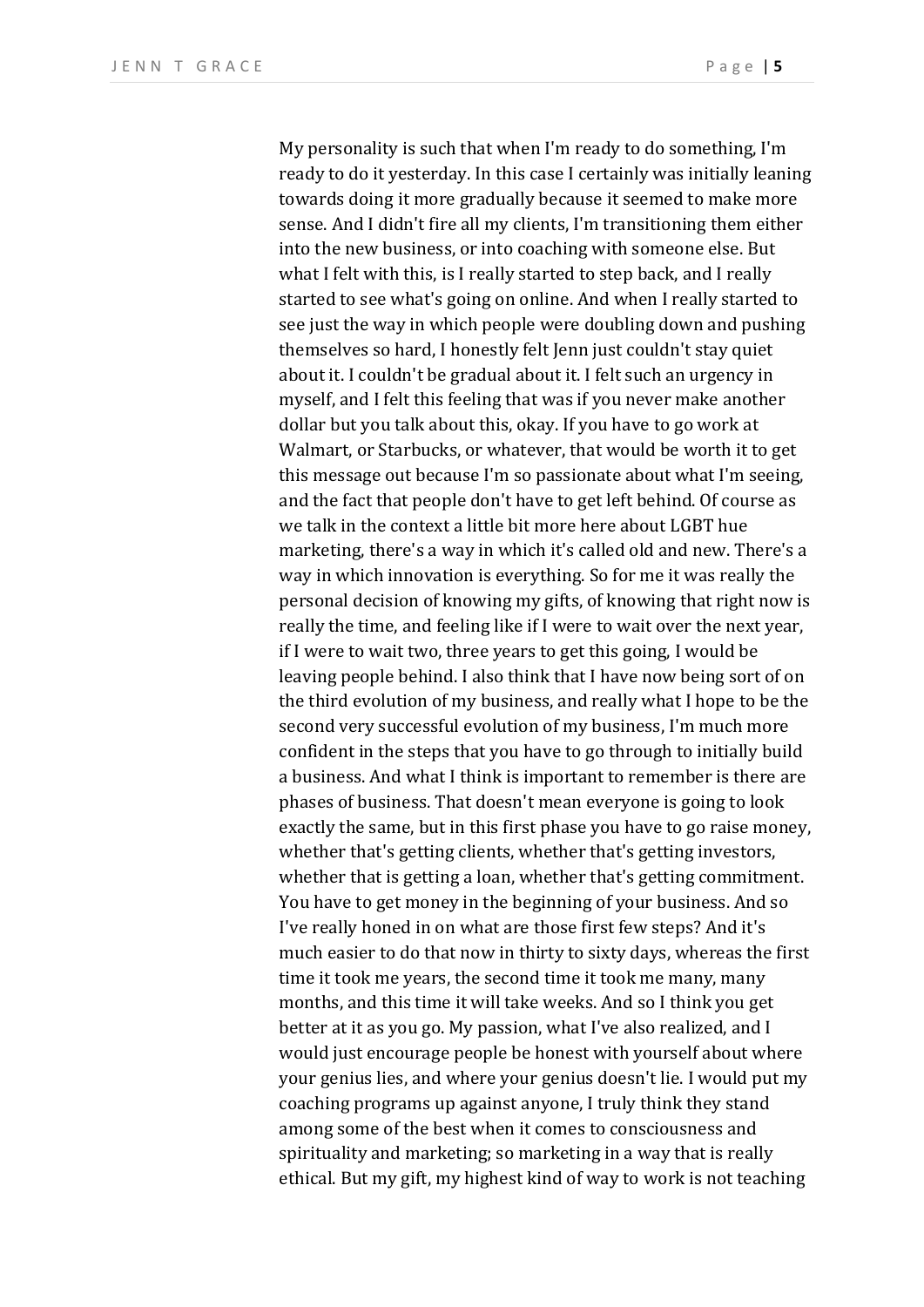and training. My highest way to work is building. I like to see the idea come into the world. And what I realized is there are so many people that are such much better suited to be the coaches, to be the teachers. And while I love what I've done, I realized that my actual genius- not just my competence, not just what I'm good at lies somewhere else. And I think if you keep answering that, and you allow other people on your team to come in and fill in where you're not a genius, you can accelerate your growth so quickly. So get yourself esteem from what you are truly exceptional at, not just what you are competent at.

Jenn T Grace: I agree on every single front, because I was just doing one of my group coaching programs last night. So we're recording this on a Wednesday, it will be released on a Thursday but we're recording on a Wednesday. It was Tuesday night and I was just having this exact conversation with them of focus on where you are naturally gifted, and just really hone in on that. Don't worry about all the other ancillary stuff that is not your strength, just focus solely on your strengths. And I know that when you do that and you outsource other things, then your business can grow exponentially.

*Michael Mapes:* I want to say one thing about that quickly, Jenn.

Jenn T Grace: Yeah, please.

*Michael Mapes:* Because I think especially for those listeners who are gay, or who are lesbian, or who are trans, or who are bisexual; I think that one of the things that we often experience in childhood is a gift and a challenge. We have something inside of us that often says a lot of what I see around me is not true because I'm seeing these models, or I'm being told this thing about what love is, and what relationships are that doesn't really match up with what's on the inside of us. And that can be very challenging obviously for all of the reasons that we know about, all the trauma and tragedy, or just the inner angst that we feel. One of the gifts of that I think is that for many, many gay people, it gives us a sense of- like we have an inner BS meter. Because we sort of can look around and go, 'Well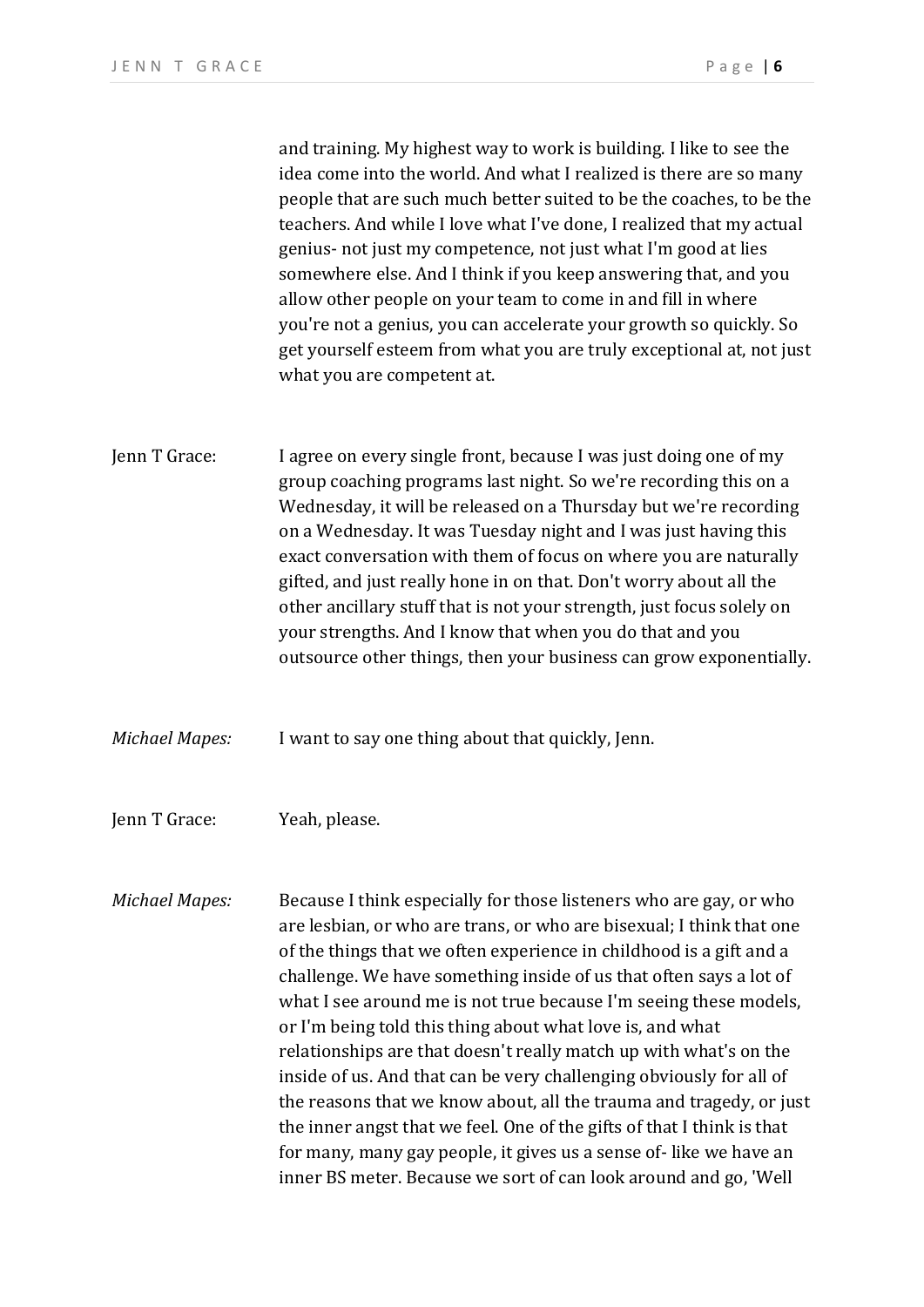everything I'm being told is not really true.' And so it gives us an incredible core, and I think with what you're saying- but it can also cause us to become a little bit fragmented in how we approach things, or we can get very good at code switching. Very good at playing different roles based on the audience who's before us because we need often to do that to fit in, or for survival. But what you're saying about strength, I think is so important. If you focus on that alone, building that muscle, I truly believe- it's not that everything will be easy, but you will move through things with such a higher level of ease. Because have you ever watched a child? A child will naturally gravitate toward what he or she is good at. A child will naturally do more of the things that it likes to do, that it is good at, and less of things that it is bad at. The problem is- and that's evolution. That's why oak trees aren't zebras, they come here to be oak trees. And we come here to fulfill our potential, to do what we are naturally good at. We have this diverse ecosystem, but what happens is that impulse gets overridden so quickly into childhood. So it's like, "Oh Timmy don't play with dolls, that's what girls play with." Or, "Jenn why can't you be more like your sister and do your homework, and sit down, and be still, and stop bouncing around the room." Or, "Why can't you Michael, stop reading and go outside and play like the other kids." So what we are naturally designed to do is just to produce this diverse ecosystem of strengths and gifts, we override, and we want to be good little boys, and we want to be good little girls, and so we lose touch with what our strengths are, and we try to become the kind of- not great at anything, but sort of good at everything. And we really get stuck in confidence instead of genius. This is one of the main reasons we have so many issues in our education system right now, because we focus on getting everybody to a base level of competence, and we don't have a system that helps anybody really go deeper and wider with their gifts. So what I would say is especially for those small entrepreneurs, but even for grants and bigger organizations, drill down on what are you- not only what are you unique at, but what are you good at? What is the genius level thing that you do? And that will move you forward. But it takes some work because we have so overridden this, and often our strengths have become weaknesses to us. I was told, "You're lazy, you're flighty," because I had like fifteen majors in college, and I was always starting things and quitting things. But starting things and quitting things is essential to being a good entrepreneur. You need to know when to let something go. You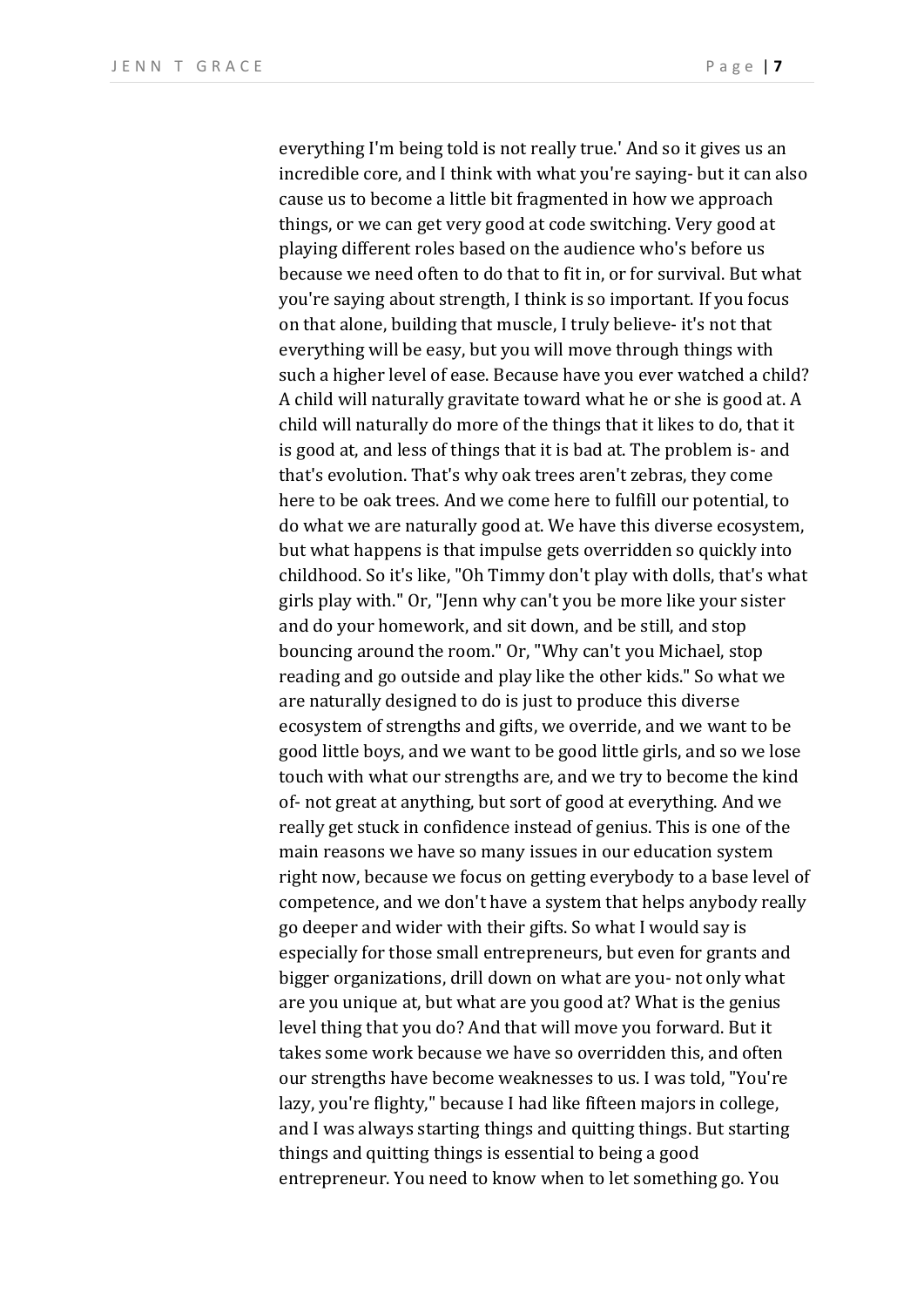also need to know when to follow something through. The thing is nobody in my life knew to say, "Oh you're an entrepreneur, you're not an employee. You are a builder, you're not someone who sits back and absorbs, or sits in a cubicle." Nobody told that to me, so my strength had become a liability. And so sometimes what you think you're bad at, or what comes so natural to you is actually your strength, and is so needed.

Jenn T Grace: I completely, completely, completely agree. I think the other piece to this is it's all well and good- so for those listening who maybe they're a solopreneur right now, maybe they have one other person working for them, I think what happens is you recognize that your gift- like for me, I'm just the get shit done type of person. A client asks me for something, they know what's needed, I will get that shit done. No one knows how it happens, but it happens. And it's because I have- I can delegate to a team, and I can do it really effectively. I know that's something that I'm good at. There are plenty of people who don't manage teams well, and it's a matter of finding that balance within your own team. But the question is when you recognize what your gift is. So if I'm looking at it from a marketing standpoint, I am the strategist. I can lay out the strategy and build the team to get it done, whether it's my team or the client's team. The problem then is if I'm good at strategy, and I'm a generalist with everything else, then how does a business figure out who that next hire is? I think that next hire, whether it's the second in command, so some kind of admin person, or VA, that's usually one of the next things that people hire for. But how do people look for the offsets of their own- where their gaps are? Do you have any recommendations for people listening on how they would actually get to that place of recognizing, 'Okay I'm good at strategy, or I'm good at execution, but I can't see the vision.' Like how do people find their counterparts to really exponentially grow their businesses? *Michael Mapes:* Absolutely, and I think that for anyone listening, Jenn and I had

quite a long conversation before, and I'm sure we'll have many, many more. But I can say when you said you're good at strategy, I just want everybody to get that she really is. And you can tell by the way that she spoke about that question, by talking about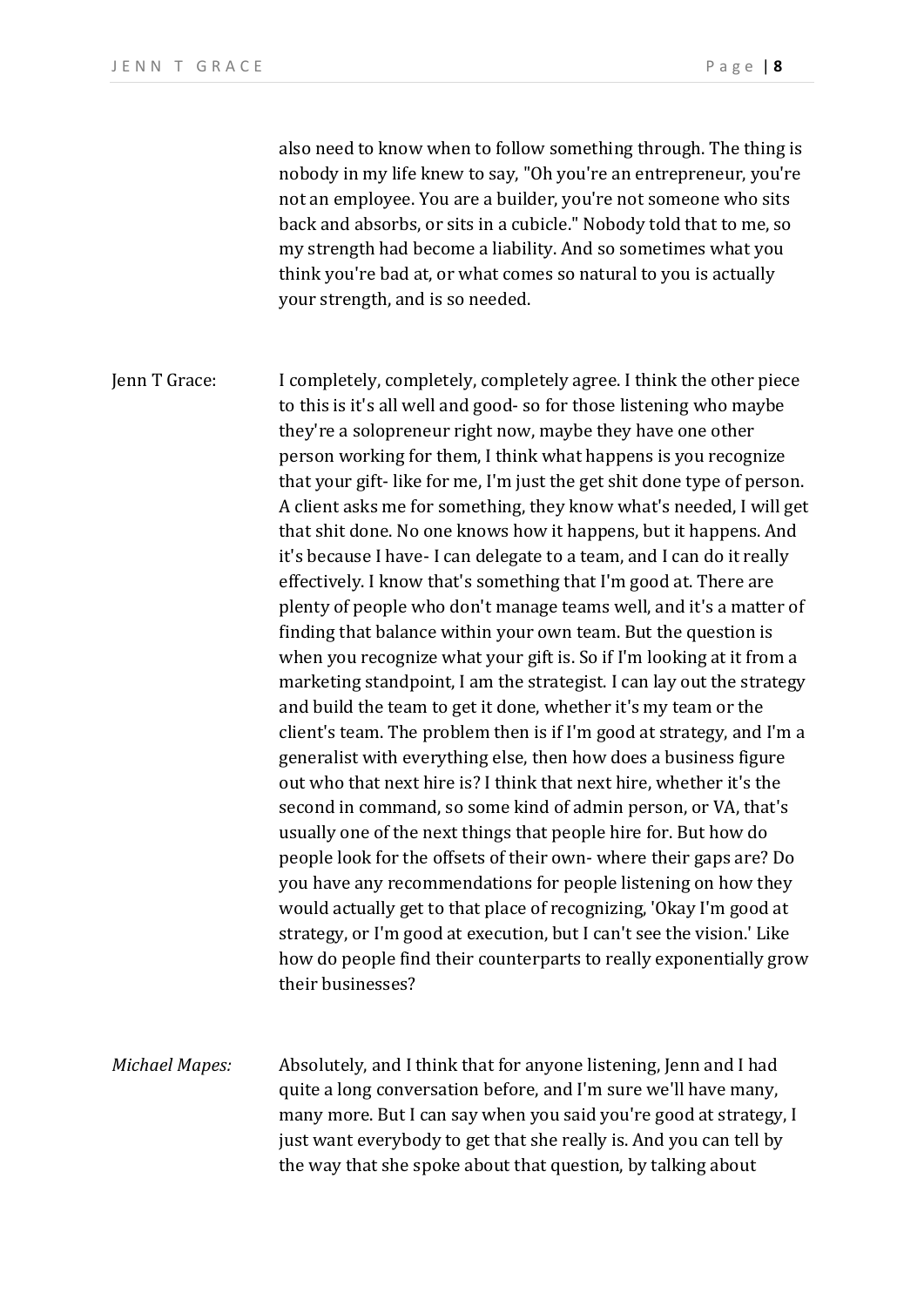building things at multiple levels, by speaking you must have a team to execute and deploy this. What most people are good atand we need both, and yet we have some blurriness here, and I'm really passionate about this. What most people are good at is much more tactical than strategic. And they use the word strategy for it, but it's not. Helping someone figure out how to do Facebook ads is a tactical thing in your business. I would say they're actually helping you do ads that you then put on Facebook rather than Facebook ads. And many, many people are more tactically focused. A business absolutely needs that, however one of the big things that I think is missing, and one of the things where I believe there needs to be a lot of innovation is in shifting from only tactical approaches to strategy; because you can't wake up with a goal of just, 'I'm going to win this day.' Because you can win a lot of days, and yet still lose the war. And you can see many, many examples of this even if you think of political campaigns where people will have many great days where they may win the press cycle of the day, but they don't ultimately emerge victorious. And you can see examples of this in sports where- I'm going to do the best I can to talk about sports here as a gay man. But where people may win many different moments of the game, or do things that are incredibly impressive and not emerge as the person who wins that game. So I just want to point out that what Jenn is saying is absolutely incredible, and I'm more and more convinced that if you- because again there is so much shifting, and none of it is a total difference, but it is a very rapid evolution. I'm more and more convinced that if you don't have someone that is stepping back that can kind of look at all of the interlocking pieces before they rush in and start saying, "Do this, do this, do this," I just think that kind of advice is going to be less valuable for a lot of people moving forward. So I just really like what you said there. But to answer your question around your next hire, this is something that I have screwed up so enormously. And the reason that I have screwed up at many different points in my business is because I got in the mindset of following what other people did. Because I didn't- like you said, I am not a good manager of teams, and so it took me a while to figure out that I am the creative force, I am the energy. I can bring the business in, I can create something out of virtually nothing, but when it comes to managing people and holding people accountable and making sure they're super invested, it's not my gift. So one of the things that I had to figure out was I didn't just need it to be the straight edge support, although I started there in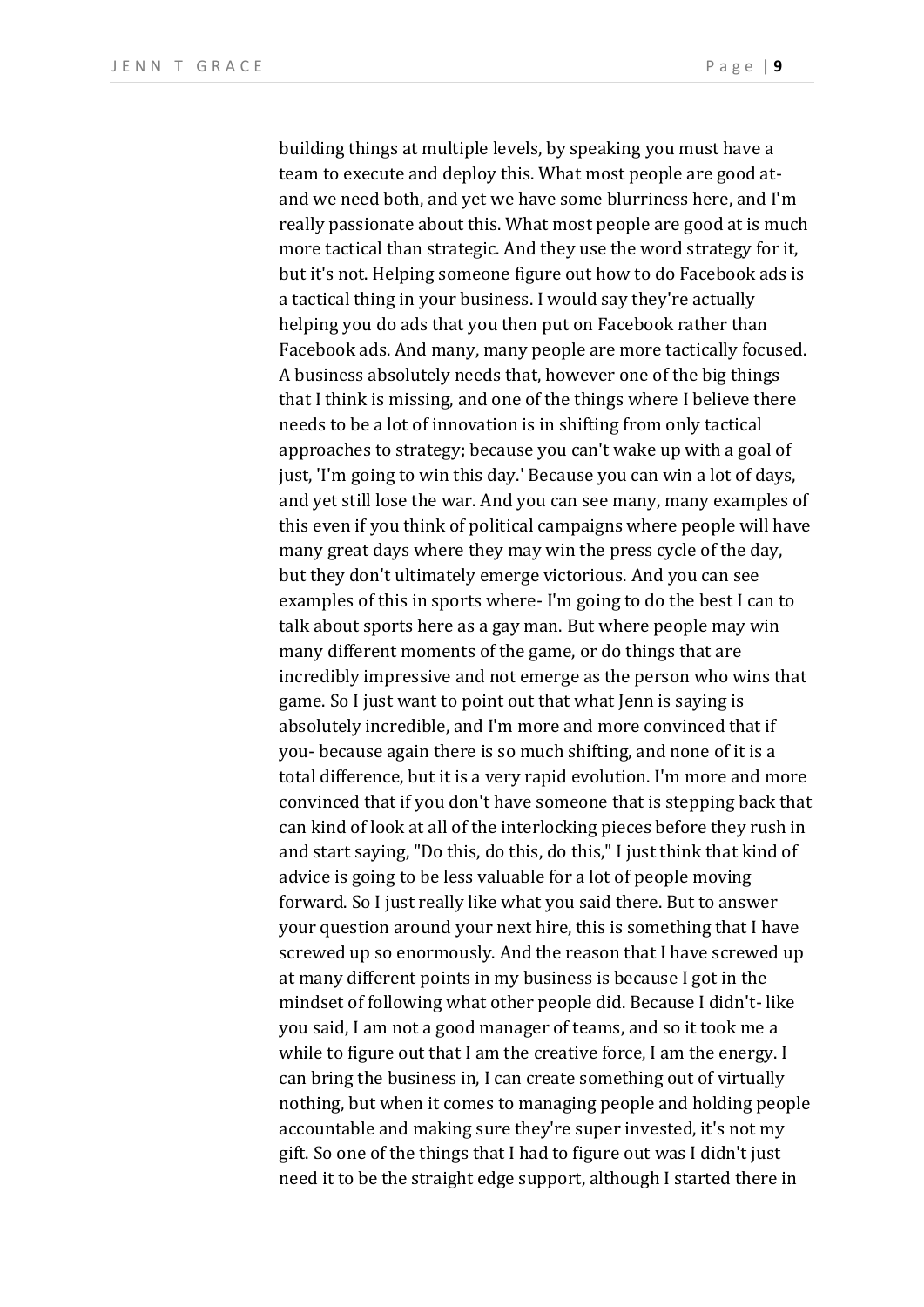the beginning. What I needed was someone who could actually manage people, who had that gift to call them out when they needed to be called out, to motivate them because it just was not my skillset. So I think that it really goes back to again, just be willing to be honest with yourself. And that doesn't mean I didn't have to become better; I still had to grow, I was still the leader, and there are still things where the buck stops with me, so you have to grow. But I would say certainly learn from other people in terms of what's next, but also really think about your business, and think about your business model. Because about a year and a half into my business, when I hit the six figure mark, we were rapidly growing, rapidly accelerating, I had hired an administrative person that I promoted to my business manager, we then brought on two quarter time administrative people, and a sales person. And my thinking about this was sort of what I had seen other people do in their coaching businesses, and their model. And what happened was we quickly became overleveraged both financially and I became overleveraged because it was essentially still me that drove all of the lead generation. There was a way in which I did that, that nobody else could really do as effectively. And so I became very exhausted, and I really had to change things. What I sort of figured out was how am I going to leverage this business? Now as I move forward with Graveyard Innovation, I'm actually taking a very different approach where I'm less focused on getting a salesperson, or getting an administrative person. I do have assisted help, I should just say. But I'm much more focused on let's get account managers, where they're all invested in this business. And one of the things that I have learned for me, working for more of that solo entrepreneur with contract worker model, is it works better for me and I think for my personality, if you can have people that are truly committed to your vision, and then are incentivized based on sales. Or incentivized based on delivering some other kind of result. If you're going to work with people that aren't in an office, you need to build in a lot of ways to motivate them, to be disciplined, to motivate them to want to show up. So I would say know yourself, think about your business and your goals, and really think about your model. I hired people because I thought, 'This will pay off,' and it really didn't. So I would say hire people that can really produce revenue, or allow you to produce revenue very, very quickly. And just kind of think about what is that business model? How am I going to make money? How am I going to scale this? One of the things that coaches I think really have to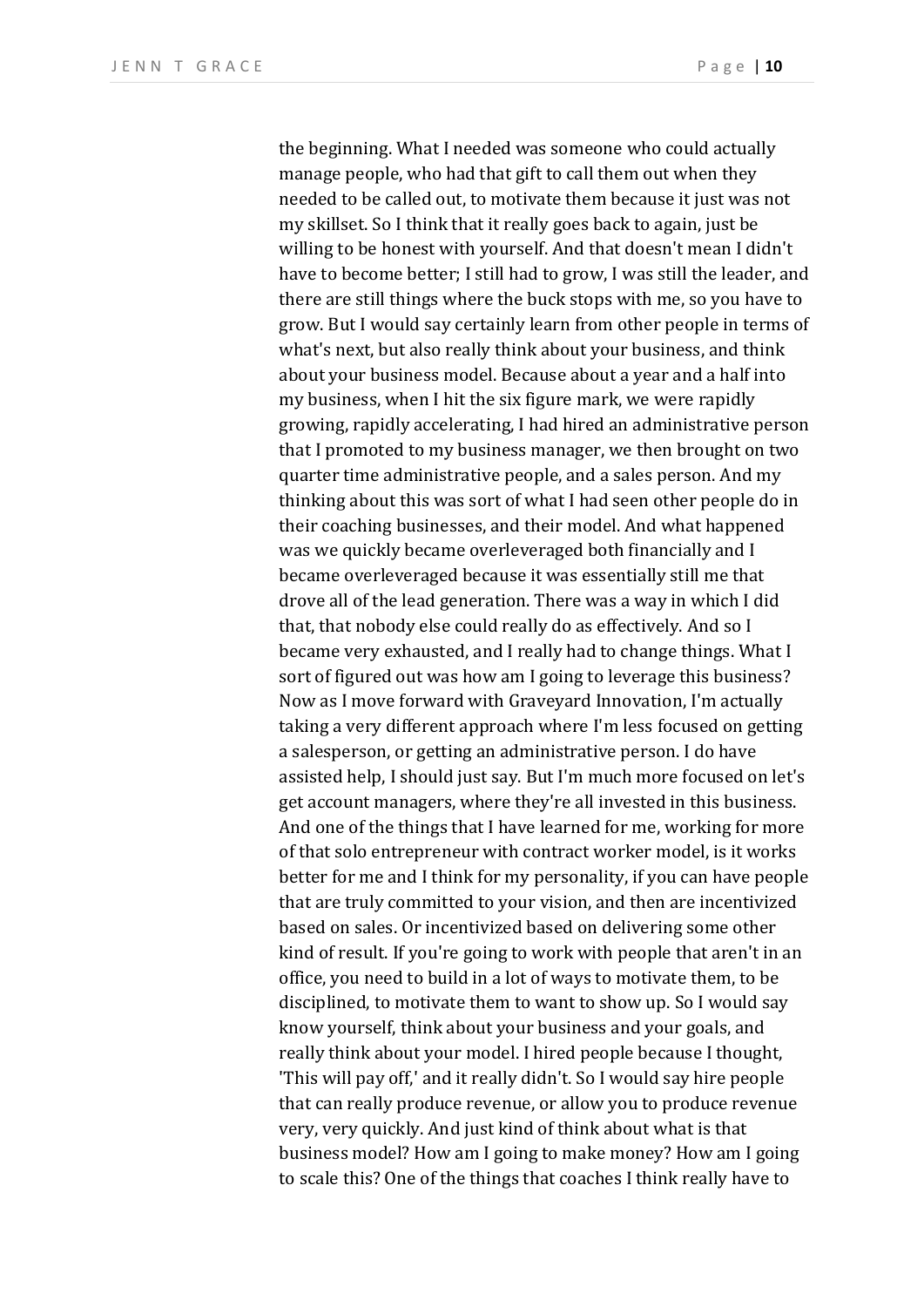reconcile with- even coaches that are at the seven multiple seven figure mark, is that many of them created businesses that are so personality driven, it's hard for me to see the business really sustaining if they step away. And to leverage and scale in that model, you have so much money to hire these other coaches, and so much money to hire these other salespeople because the emotional impact of what a salesperson can do when you've built your brand around you, versus what you can do, is always less. So I think that it doesn't mean that it's wrong, I just think there's some ways that business model may need to be evolved or shifted a little bit. So I would say be willing to entertain something outside of conventional wisdom, even if you ultimately go with conventional wisdom. Because what I would have done looking back is I would have shifted my business model much earlier, instead of looking around and doing what other coaches were doing because it justit's not that it didn't work for me, it worked, just not in the way that I wanted to live or run my business.

## Jenn T Grace: So now on all of that. So talking about changing I guess the way that you're running your business. I know that you had mentioned when we started that you had written an Amazon bestselling book, which I would love for you to talk about for a couple of minutes, but also talked about programs and courses. Did that evolve? I guess when in the evolution of this business did that maybe 'ah-ha' moment of like, 'Oh wow if I just created this program, I can scale faster.' Or 'I can scale me,' which is always the challenge of any founder of any business, is scaling an individual person. So wherefirst if you can just share for a couple of minutes about your book, based on I work with a lot of authors. I'm just curious if you have any kind of piece of information that might be helpful for someone who's listening who's about to write a book. But then also that scaling via working with online programs.

*Michael Mapes:* One of the things I'm super passionate about is the idea that I have for anything that I want to do. Whether it's the idea for a new business, the idea for a book, or the idea for a program. One of the things right now, because you are such a plug in world, is there's this temptation to avoid the idea part of things, and to rush right in. What's ironic about this is we rush right in, but then we spend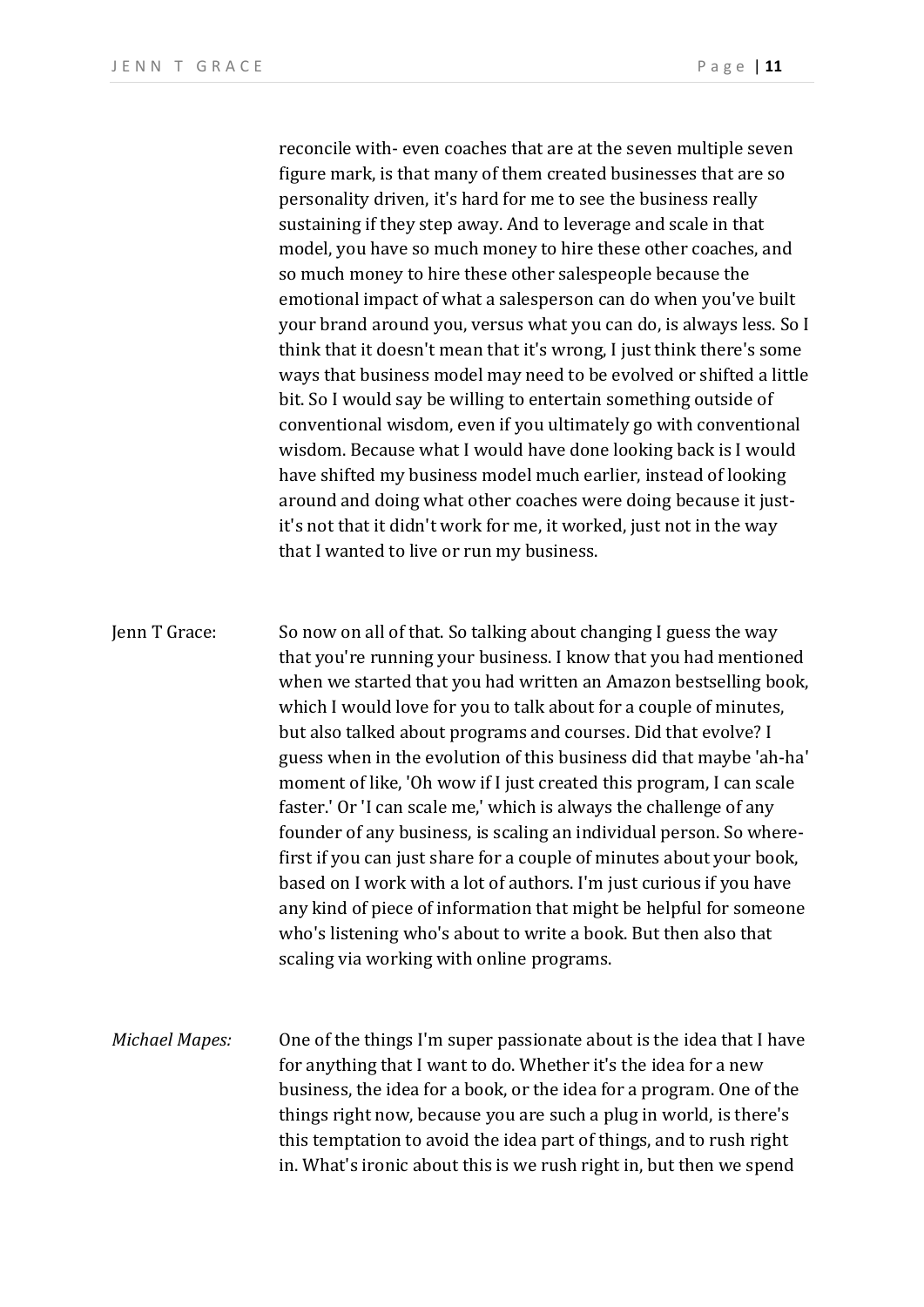all this time preparing, getting ready to make money, or getting ready to do the next thing. But preparing to do the next thing, and really getting a solid idea aren't the same. And I think one of the things that is so benefitted me is that I spent time in ideation; what is this business, where does it fit, why is it needed? What is this book, what is the gap that it is filling, why is it needed, how can I position it? I think the same thing is true of my programs, and my courses. So that as Einstein said there are no new ideas, there are many, many re-inventions, and many, many re-imaginings. And I think that if we would all just unplug a little bit; and when you do this it doesn't have to take months, and months, and months, and months, and months. But if we would all just spend a little bit more time making sure the idea was a bit stronger, I think people would have a lot more success. When I started this business, my goal was not just to have a business coaching business. My goal was to help those people who wanted to make great money and make a difference in the world be able to do that in a way that was really genuine and aligned to their value system. That was my goal because I saw some companies like Toms Shoes or Trader Joe's that were doing some really ethical and cool things; it wasn't the norm, it wasn't the scale that I thought it should be. So that was really my idea. And that idea helped me so much because I wasn't able to go to people and just say, "I can help you market, I can help you with money." I was able to go to people and say, "Here is this mission that I am on. And you are a piece of this, let's work together." So they were invested in both my idea as well as their self-interest. And this is the key innovation that I think business and so many of us who are entrepreneurs need to grapple with. It is not solely a self-interested proposition anymore when people buy. And so most marketing, you hear this, 'Focus on the results, focus on the transformation.' Yes that is very true, however you also have to focus on what's the bigger mission? What is the bigger thing that you're a pat of when you do this? It's also that recession proofs your business. And so spend some time on your ideas. My book is called, 'The Conscious Entrepreneur's Guide to Creating Wealth,' and it's based on a series of what I call Wealth Alignment Principles which are I would say timeless wisdom put in the context of creating wealth, put in the context of growing a business. Whether you think of these as mindset shifts, or spiritual principles, or as I said timeless wisdom, that's what the book is all about. Because here's what I figured out. There is no outer playbook for success. Oprah did not follow the same path as Bill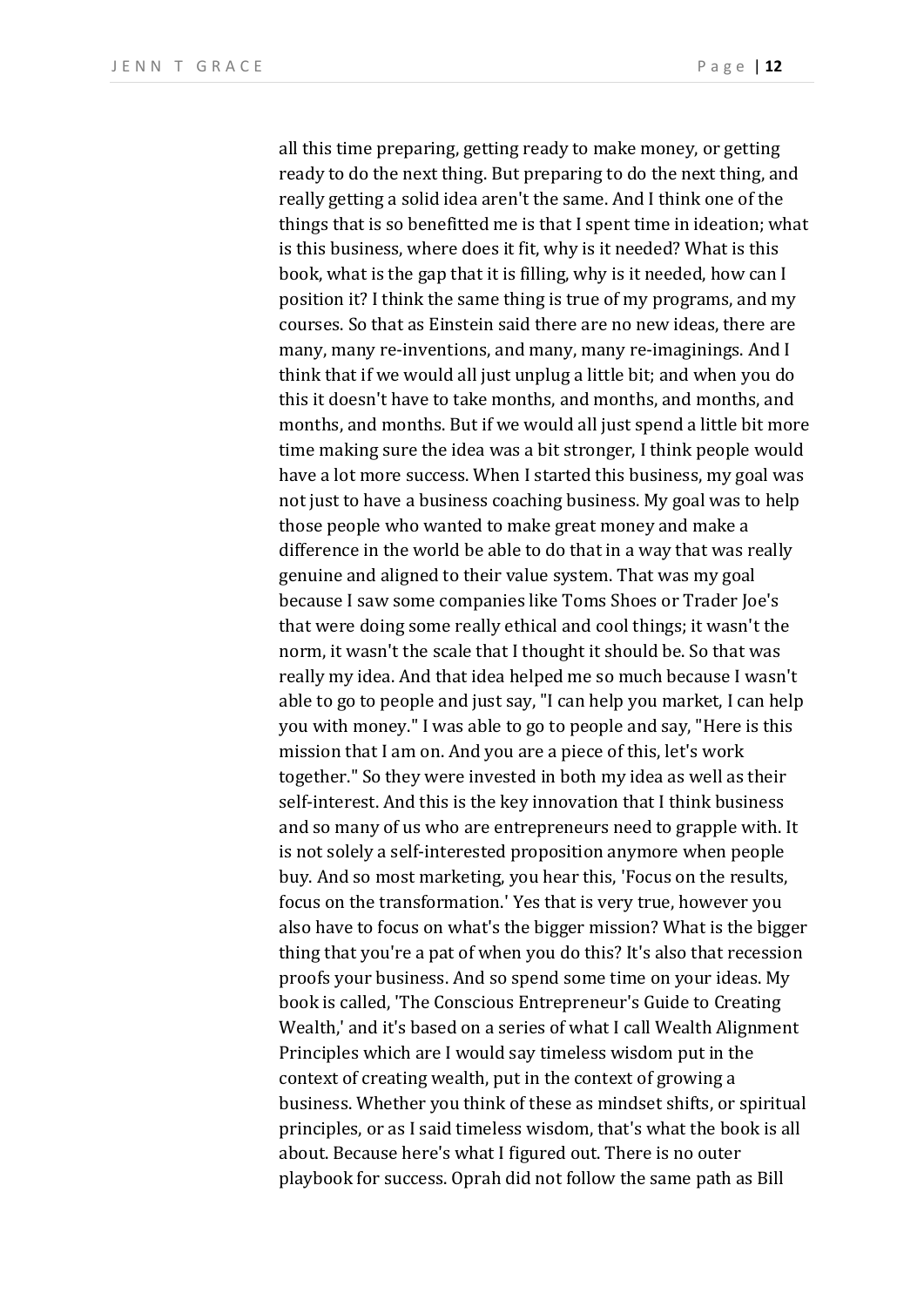Gates, did not follow the same path a Hillary Clinton, did not follow the same path as RuPaul, did not follow the same path as Barack Obama. You know there are many, many ways from an external point of view to become successful. Now that doesn't mean you don't have to learn a new system or a structure, but there's many different ways to do it. But there is a rule book when it comes to the inner game of success. If you read books of highly successful people, you will find that the shift that they have at the inside, the way in which they approach things, how they handle adversity, how they respond to challenge. All of these people have been knocked down. It took Edison 10,000 tries to create the light bulb. It's like what would have happened if he gave up at 9,999. Walt Disney declared bankruptcy many, many times. You will find that there absolutely is an inner play book for success. And when you focus on certain principles, that's really what needs to shift. And so that's really what my book is about. Why I decided to write the book, is because I felt that this real leap, this real merging between what do you do practically? And what do you start to work on, on the inside? Because anyone who's a business owner or entrepreneur knows on any given day you could be riding high, and then a challenge comes out of nowhere. And how do you handle that such that you stay in equilibrium? So for me, writing the book was really a way to bring this idea to more people in a less expensive and more accessible way, and that idea fit in with everything else that I had. I didn't start with the book, I had a full practice of private clients, I had a successful group coaching program, I had launched self-study courses in different partnerships with people, and then this was a way after having that revenue of money to say, 'Okay now how can I democratize this wisdom?' And I just want to say for people that I know that we can get so into, 'Am I going to do one-on-one work? Am I going to do group coaching? Am I going to do a product? Am I going to do a book?' And I write about this in the book, but the medium is not powerful. Too many people are actually diminishing themselves by the platforms they choose to use, and they're going, "I'm getting clients," I'm like, "Well how many clients are you not getting by doing this?" But the medium that you choose, the way that you choose to market is not powerful. The message that you choose, and then your gifts, and then based on that message and those gifts, choosing the medium is what makes it powerful. So when you're thinking about how do I set up your business, begin with the idea and then go, 'Well how would I love to deliver this?' I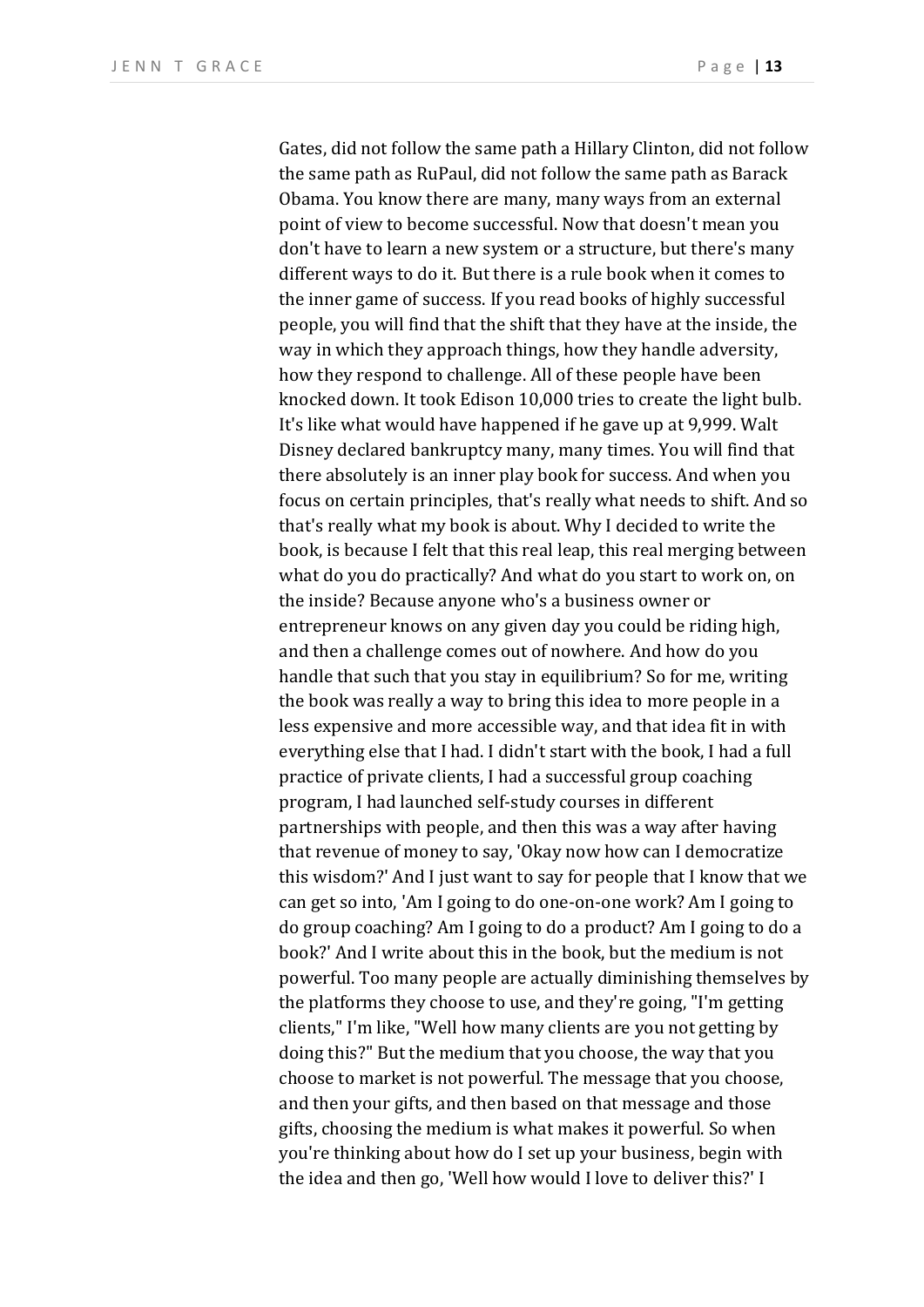knew that I had- I liked teaching groups, I liked working with people, there was an energy there. Other people it seems would ask a question that other people on the calls needed to hear, and there would be this synchronicity that kind of happened with no planning at all. And so for me that was something I wanted to do, it seemed like a party I would want to attend. And so I just began, I just started it. But every individual thing came from an idea, and a reason for existing. And I think if you don't have that, it's hard to really- you could sort of create a marketing plan, but it's hard to really I think get maximum results from it.

Jenn T Grace: So what would you say along the lines of what you were just talking about with your book. So in terms of maximizing a marketing plan. A book obviously is one very small piece of a much larger plan. So if a business is listening right now, and they don't necessarily have an actual concrete plan that they're following, what would you say might be a couple of things that they should be thinking about as they maybe- not build a plan, because I know especially for clients that I work with, building a marketing plan stresses them out. So I try not to do that. But there are low-hanging fruit opportunities for them to take advantage of that maybe something that they're already doing, they're just not really looking at it as like a marketing thing. Do you have any like maybe one or two things that you would say, "Focus on this," to at least get them started in the right direction?

*Michael Mapes:* Absolutely. And there does come a point- and I know that you know this, Jenn because you work with some amazing clients, and some incredibly large and potent companies. There does come a point where scary or not, we've got to sit down and do it. There just becomes a point where to get to that next level without a full plan, without a full strategy, it is not going to work. And I sort of think about this- I'll use a political example, but I think about this as the difference if you're running for like state-wide election versus if you're running for President. If you're running for statewide election, you just kind of want to go out there, and do it, and meet voters, and you can win doing that. But when you're running for President and you have to split your resources among so many states, without a strategy there is no way to do it. And you can sort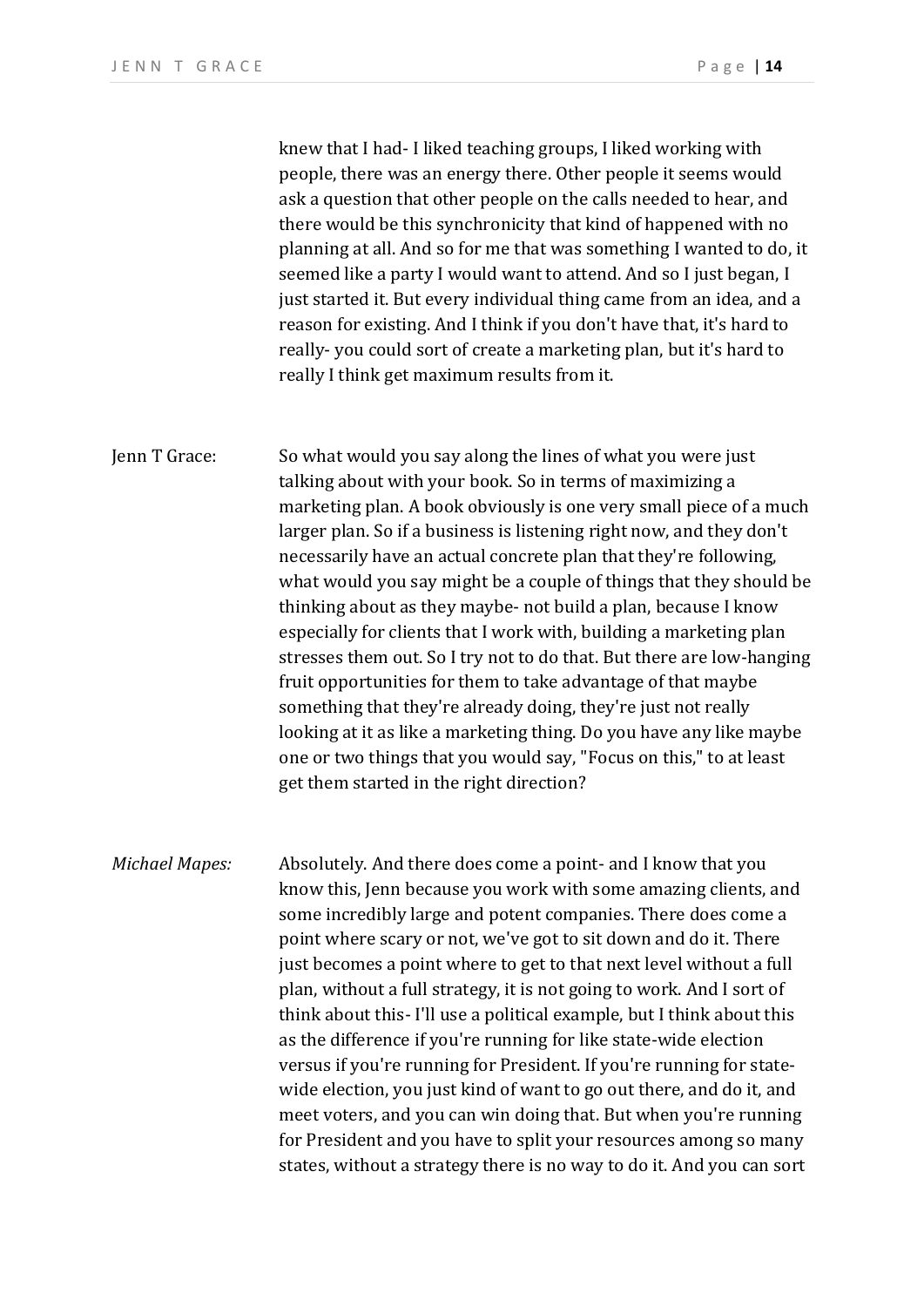of see this where you'll have certain candidates in the Presidential race, they'll win some tactical victories, they'll win some states. But they run out of time if they don't have that strategy to be able to overtake someone who does have a strategy. In most cases, there are always exceptions of course where something just works. But what I would say to anybody who is starting out, and just needs to get going, at that point having some big overall comprehensive strategy or plan, you don't need that. What you need to do is get into action, and you need to- I would say this is where coaching can be so powerful. It certainly was for me because people do the wrong thing, and I just have to be kind of blunt about that. If you are getting clients, building up that initial revenue base, the most important thing is not your website. The most important thing is not what's on social media. In fact until you get several clients, you don't even know what to put on those things really. So I would say you need someone, or you need to be able to quickly identify the highest value action. Now if you're in a service based thing like you're selling programs, products, eCourses, services; then the highest value action is getting people to pay you money. Whether that is \$100, \$1,000 or \$10,000, you need to have conversations with people one-on-one and get them to say yes to your idea. Because until then, you don't know if you are selling something that people want. I don't doubt that any of you are selling something that could change lives, or that's a value, but you also have to have something that people are responding to, and that people want. So the place that you want to begin is going out there and selling it. You don't need a business card to do that, you don't need a website, you really just need to be willing to talk to your idea about someone. Now if you're selling an app, or a product idea, or you're just a startup, that maybe investors that you're doing that with, or partners that you're doing that with. But the process is the same; you need to go pitch the idea to people. So I would say every single day get up into your highest value action. Because this gets hard when there's no clients and there's no revenue because you don't just get clients and then everything is okay. You have to build up by looking at your growth sales numbers over a number of weeks and months, a certain baseline because there's a delay between when money starts coming in, and when you really feel profitable. So I'll give you an example. How did I go to on track to hit six figures in six months, when so many other people struggled and haven't even hit six figures to this day? Well I set a standard for myself, which is every single week at a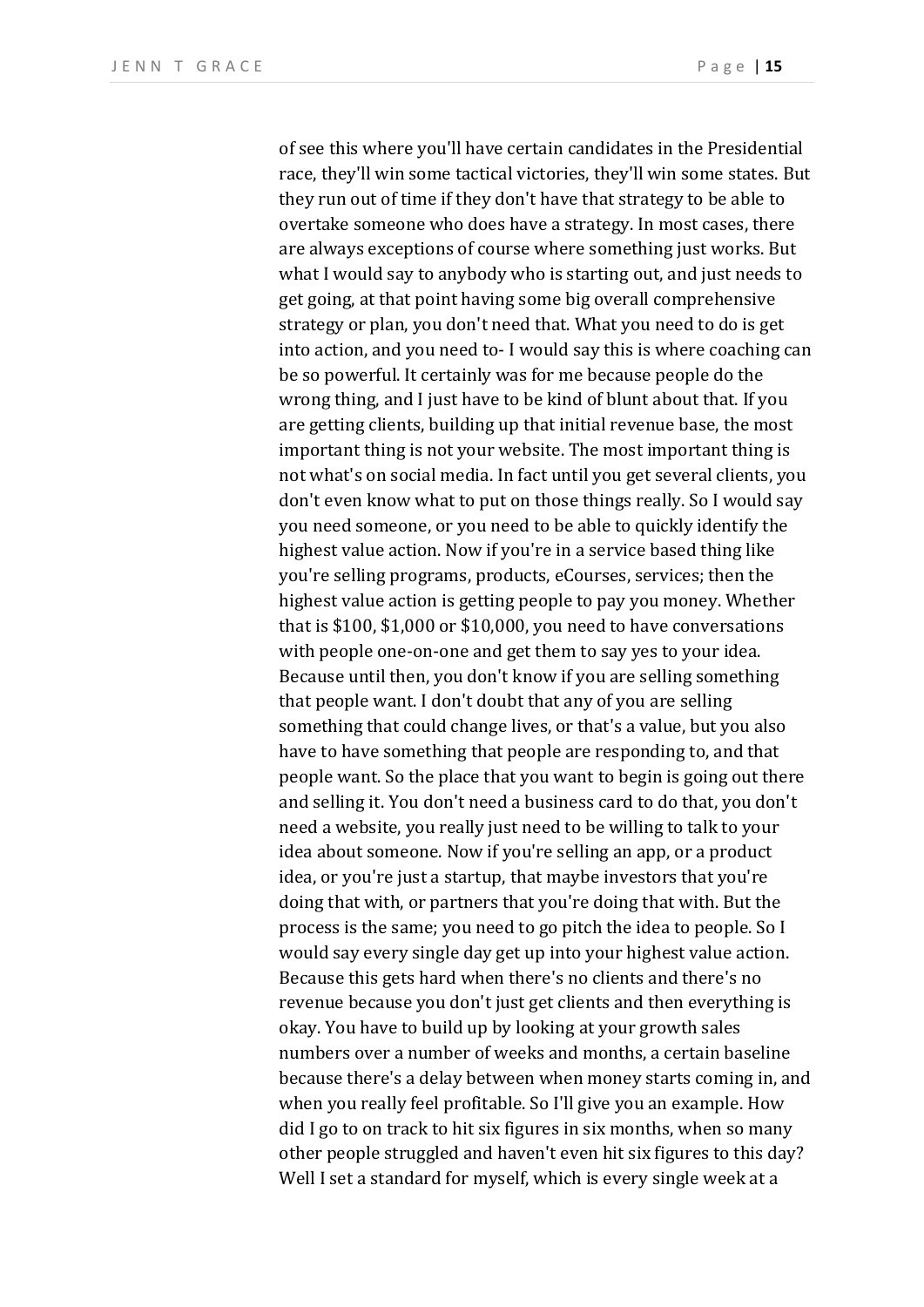minimum I will ask five ideal prospects to work with me. And at that time- at the beginning I started selling a \$300 coaching package, but pretty quickly it became a \$3,000 program for six months. And it was a weekly private coaching with me, so there was a ton of value in it. And people get the value of one-on-one work without you having to say much about it. So every week no matter what, I did not end on Friday until I had asked five people. And if I didn't do it Monday through Friday, I worked Saturday and Sunday. And there were no excuses. If a newsletter got delayed, if a blog post didn't go out, if something didn't get posted, if the infrastructure that I was building- I would let anything else get pushed back except for that, because I knew- I had a roller coaster right in my business, I knew if income wasn't steady, I would never be able to build a team because I couldn't promise that I could pay them, and I wouldn't feel right about that. I would never be able to get the money I needed to make the investments that were essential to growing quickly. And I would not feel within myself that I could create a group program. And there are people that are doing this, and I would challenge it a step back. How could I create a group coaching program telling people to do things that I didn't know if they worked, or if I hadn't done myself. That didn't seem right to me to create great marketing or great copy that was inauthentic, or that was essentially lying to people. And so that was my commitment; no matter what, I will do this. And I thought if I fail, if I succeed, either way it will be okay. But for one year, every single week I'm going to do this. So I think that people get so distracted. If you're in the beginning of your business and you don't have clients, you can't just work on a landing page for a week. You can't just work on getting a webinar scheduled. Those are your second priorities. Your first priority is get the receivables up, get the client base up, it's going to give you confidence, and then you can not only get referrals from that, but you can ask people and hear from people what they like. Because how you have things arranged in your mind, and how people actually need them arranged, are I would say almost always very, very different. So get focused on that high value action. And here's why people don't do this; it's scary. I had such an intense fear of rejection from being gay, from being bullied, from an emotionally abusive father, and all of these things that I had lived through. So picking up the phone to me and asking someone to pay me, I mean I would almost rather die than do that. But when I got coaching, high level coaching, I said I will listen to this woman no matter what, because she has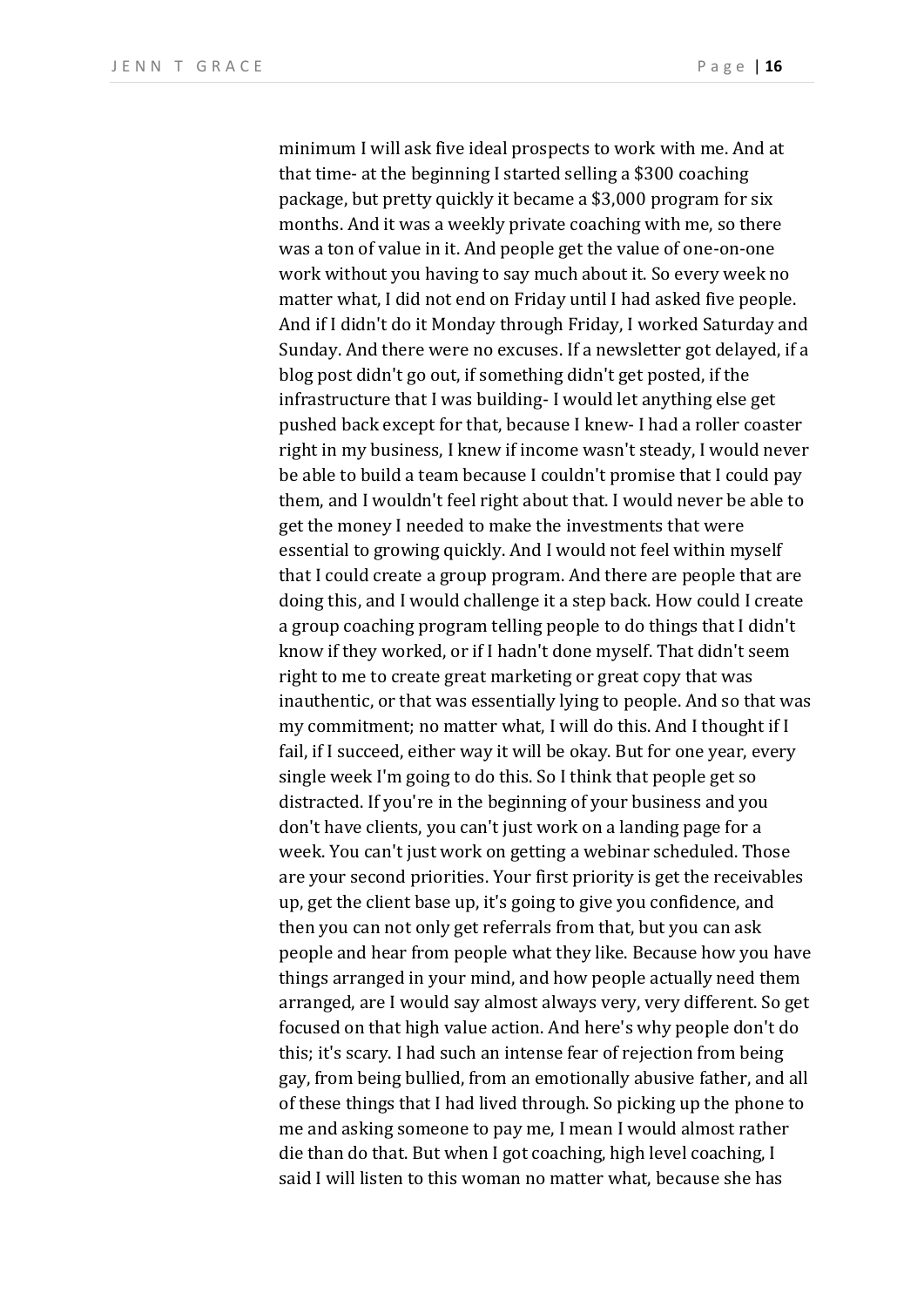done something, I have not done- my best thinking didn't work, my plan didn't work, it didn't get me there. So I had to come to terms with that, I had to go in the bathroom and look in the mirror to go, 'Your way didn't work. Are you willing to try something else?' And when she told me get on the phone, ask people to pay you, set up these meetings. And again, I wasn't calling through the phone book, these people requested conversation with me, or I asked them if they would want to have a conversation with me. I did that, and so I would literally almost be in tears, and then I would center myself, and pick up the phone and make the call. And it was really hard in the beginning, but then I would do it again, and again, and again, and again, and again. If you haven't exercised in ten years, and you go to a yoga class, it's going to be hard. You're going to be panting and your muscles are going to hurt, you may want to throw up, but that's not a sign it's not working, that's a sign it is. If you want to receive more, you have to be able to hold more, you have to become more. And so you have to transform all of the inner stuff that's actually stopping you. And I just want to say that you have to identify the difference between a stretch- and remember, just think of exercise. A stretch can hurt sometimes as you're growing, and in actual pain. You don't want to overextend yourself. Like if something's just truly not you, that's a different story. But most people, it's we don't know what's authentic to us because we're not coming from a high enough level of awareness to know. And as I did that, I was this person who thought success doesn't happen for people like me, it doesn't happen for people that grew up poor, it doesn't happen for people that have this kind of a background, it doesn't happen for gay people, it just doesn't happen for people like me. What I found by doing this, the things that I thought I could never do, ask people to pay me and raise my rates again, and again, and again, and again, and again. And speak on stages, and all of this stuff that I thought I could never do, I learned something about myself. What I had been told had been a lie. I wasn't a victim, I was so powerful, I was so creative, I was so resourceful, I could handle anything. I wasn't going to fall apart and die if somebody said something mean to me. I'd already lived through that. I wasn't going to break if somebody said, "No, I'm not going to buy this." And what happened was people were grateful. They loved hearing from me. Even if they didn't become a client, they sent me referrals, or they became a client three monthsbecause I followed up, and I followed up again, and again, and again, and again, and again, and I let them know, "You may not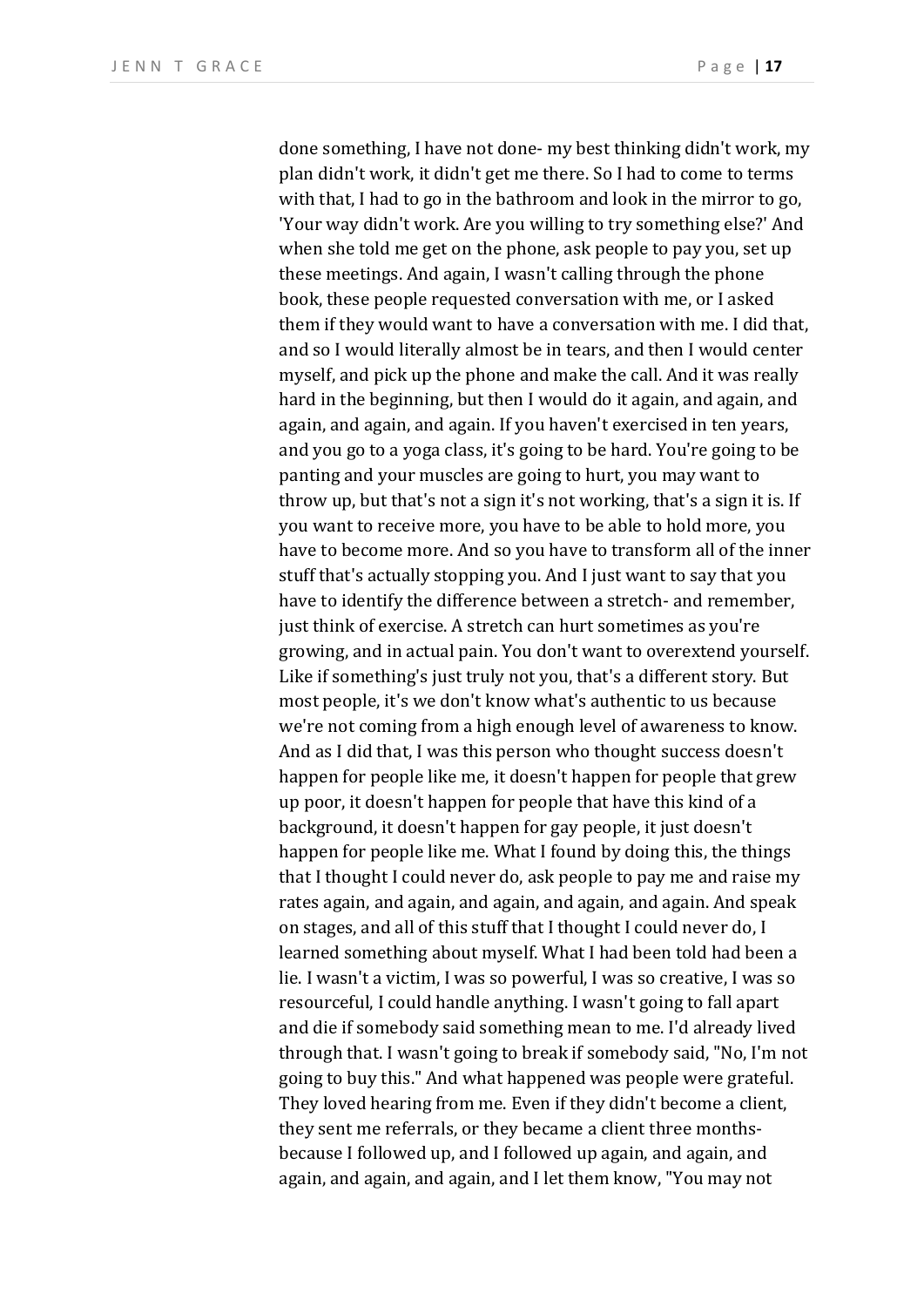think you need this right now. You may not care about me right now, but I care about you. And I'm not going to stop working for you." And so I kept following up and connecting, and I just had a conversation with myself and a conversation with these people. So usually whatever you are the most afraid of, whatever is freaking you out the most, is what you need to run toward. And instead we run to our comfort zone. And as one of my mentors, Derek Rydall said to me, "Michael most of us would jump in front of a moving train to save a loved one. But we wouldn't get out of our comfort zone to save ourselves." And what I had to do was get very uncomfortable; that was hard in the beginning, but I had a good cry, and then I centered myself for the call, and then I had a good cry. It's like you freak out, and then do what you need to do, and then freak out, and you will start to build these muscles. Because remember, if you're not willing to go get the clients, I am. If you're not willing to go get the clients, somebody else is willing to go get them. So look at- we have this whole thing, the 99% and the 1%. But what is the 1% doing that you haven't been willing to do? And that's what I had to look at. So we know it's like, what is it less than 2% or 3% of businesses make over \$250,000 a year?

Jenn T Grace: It's less than 3%? Wow, jeez.

*Michael Mapes:* I think so, yeah. So what does that tell you? Well that tells you that you have to do things differently than 97% of people. But what are people doing? They're looking around at the Internet going, "Other people are doing this." So you're probably actually modelling people that aren't successful, which is a problem. Or you're modelling successful people, but you don't understand the reason, the sequencing which is so important in business, the timing of why they're doing certain things. So a lot of times what are happening is people are in phase one of business, but they're implementing phase two, three or four strategies. And that's disastrous and it really diminishes your ability to elevate yourself and cultivate a sense of influence over the long term.

## Jenn T Grace: Wow, I feel like you have said more in this interview than we could have probably done in twenty interviews. So I appreciate just how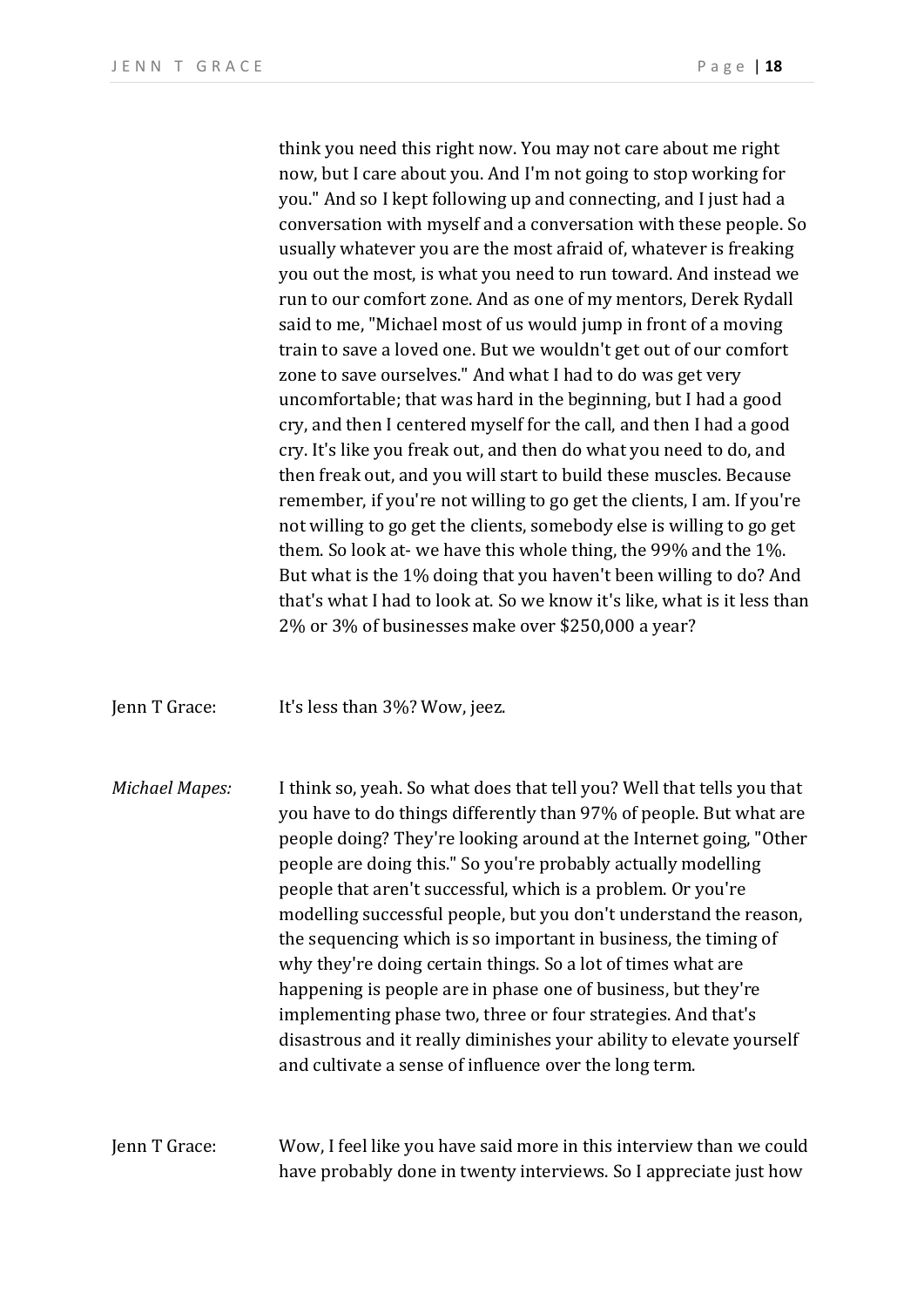robust, and how tactical in some instances your information is, but then also such high level information as well for people listening. I know that we are already pretty much at our time, but I want to make sure that those listening know exactly how to find you. So can you please just share how they would go about doing that?

*Michael Mapes:* Yeah, absolutely. So just thank you for having me, Jenn. And as I said to you privately, and I just want to repeat here, I spend a lot of time cultivating, curating, aggregating, reading, absorbing information every week. And so for something to stand out to me, for me to want to go back to something, it really has to stand out. And I just think for all of your listeners, what Jenn is doing is needed. To me it really stands above, and it really stands out. So I mean share it, like it, review it. She didn't pay me to say this, I'm not a sponsor, we don't have some kind of influence or marketing campaign. I just really believe it because it really stands out to me as something that's so useful. As far as connecting with me, there's just a couple quick things that you could do. If you want to get on my list, which is all about resources right now, there's not a lot of pitching or selling, especially given my new direction of who I'm going to be working with. But if you want to get on there, and kind of get information about what's changing, what are these trends, how can you evolve? Whether you're a marketer yourself, or whether you're an entrepreneur, I think that this information is so cutting edge, and while some of it's out there, I haven't seen anyone bringing it together. So you can go to www.Shift.MichaelMaves.org. And that will give you access to my list which is blogs, and articles, and resources, and videos, and podcasts that are all about innovating, and building on what we know, but then also bringing in the new. So that's one place that you can start if you want me to be in your inbox, and if you give me that opportunity, I will work very, very hard to earn my place there, to earn my right to be in your inbox because I know how crowded that gets. However, if you don't want to get on my list you can go to our blog, which The Marketing is Broken Blog, to get a lot of resources and articles, read more about me, and see if there's something there that might be of value. And that's just www.MarketingIsBroken.com.